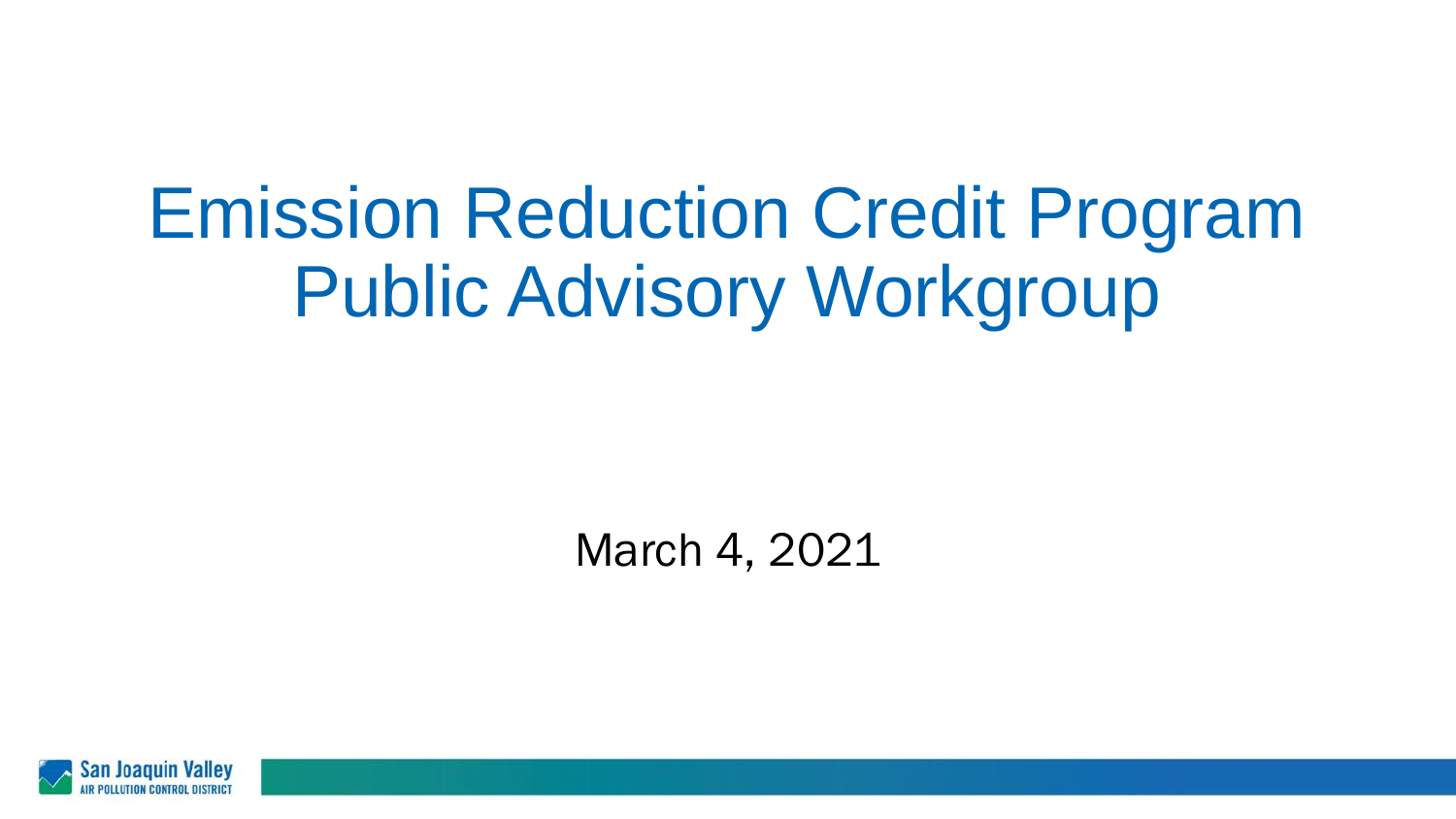#### **Overview**



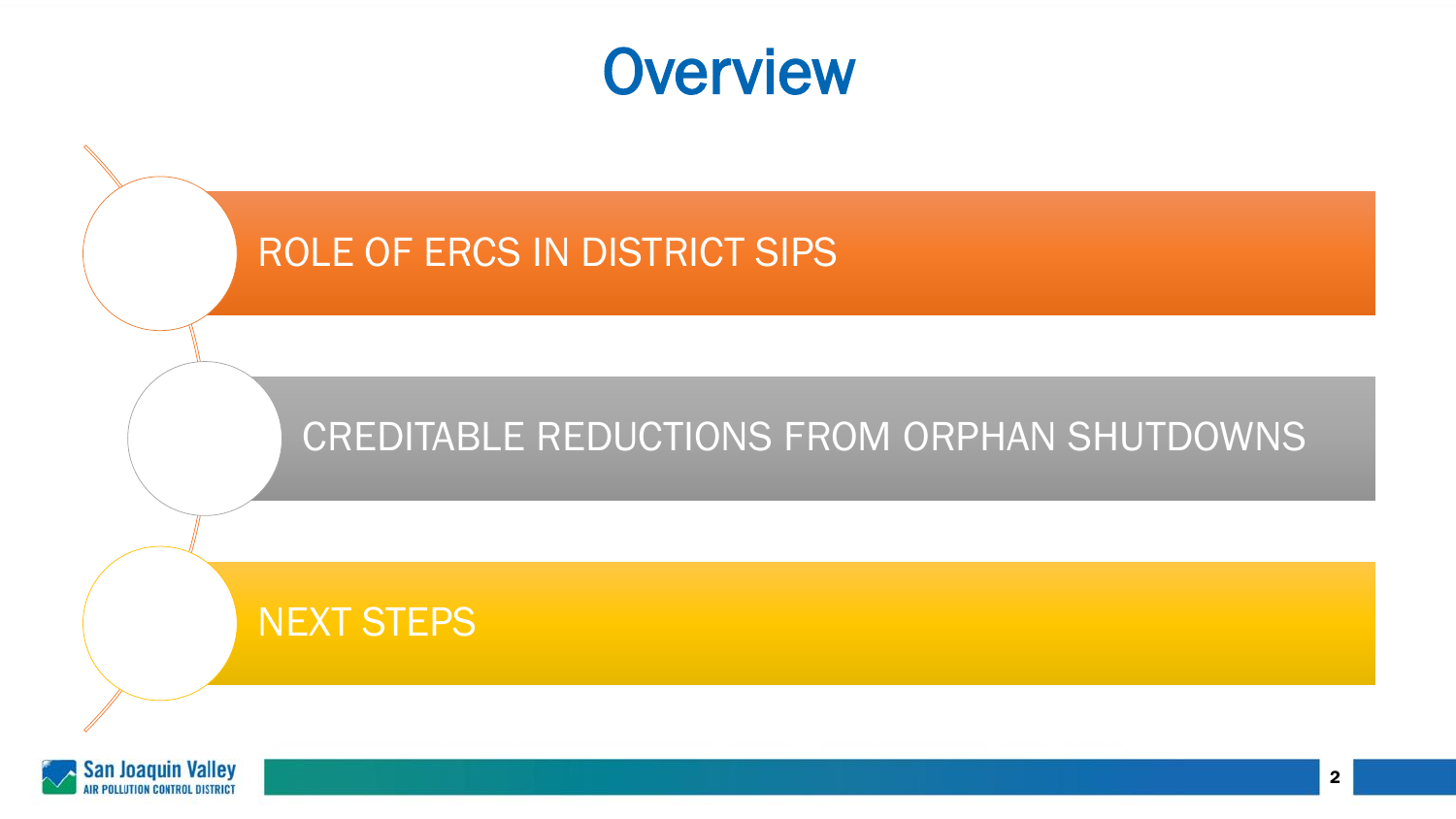# Role of Emission Reduction Credits in District State Implementation Plans

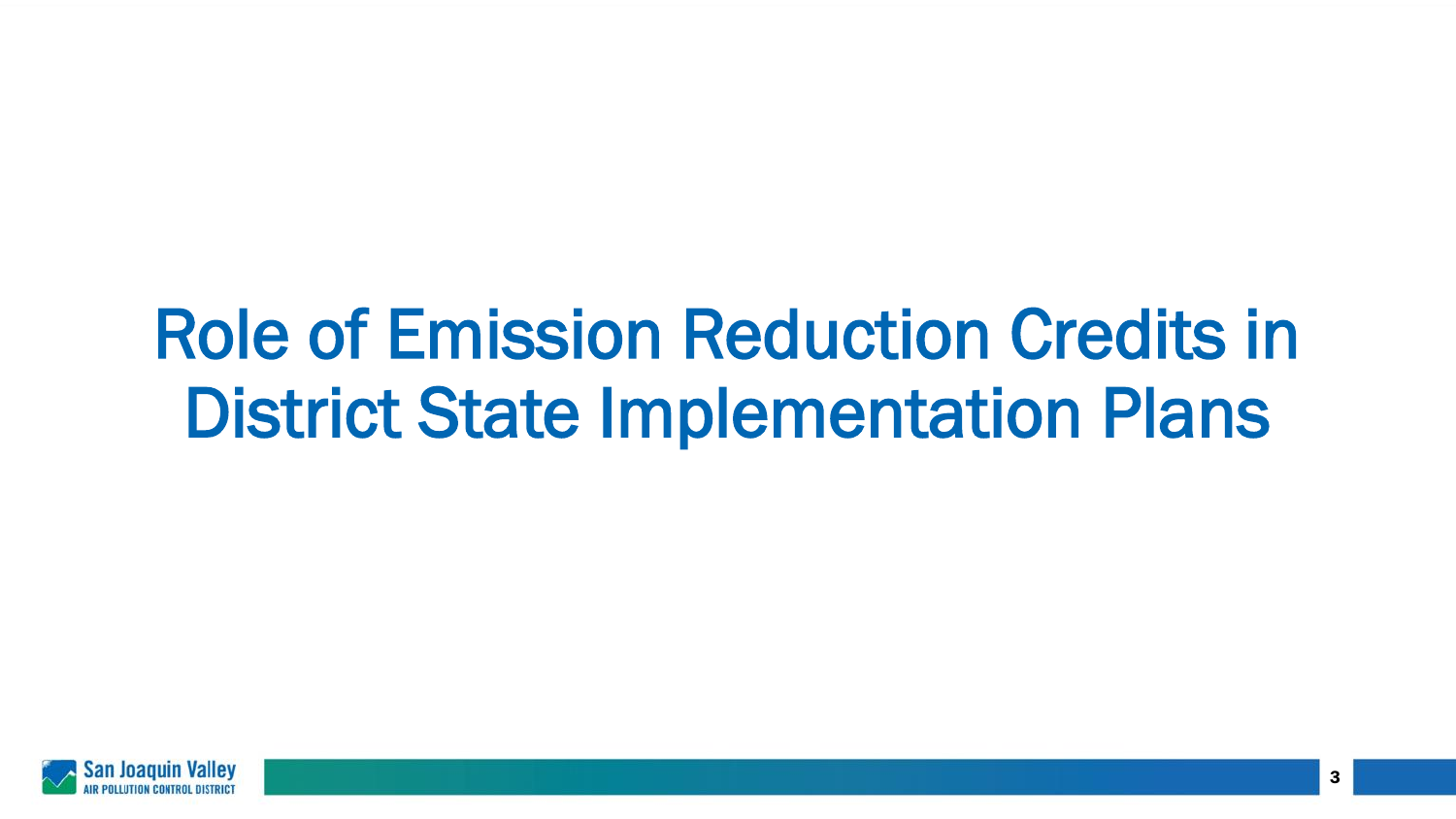## **Background**

- Pre-baseline ERCs
	- –Emission reductions occurred prior to baseline year of plan
	- –Emissions would not be included in baseline inventory of plan
	- –Per Clean Air Act, must be added as growth and included in attainment demonstration if expected to be used during plan horizon
- EPA policy provides two ways for inclusion of these ERCs as growth in a plan
	- –Demonstrate expected pre-baseline ERC usage was included in growth factor
	- –Demonstrate expected pre-baseline ERC usage was not included in growth factor but was added to anticipated general growth

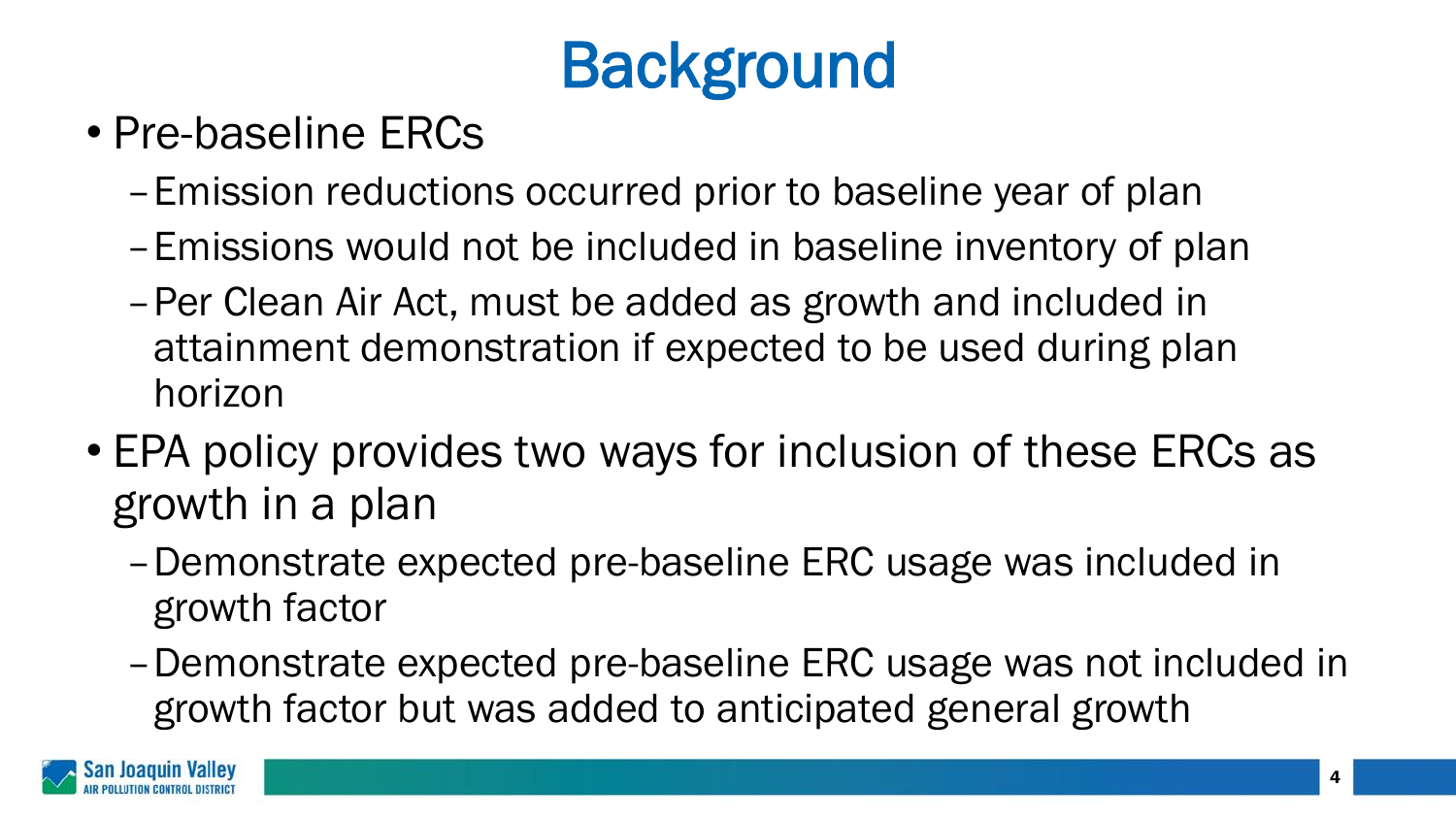

- CARB generates the emission trends and growth estimates in the District's plan
	- –California Emissions Projection Analysis Model (CEPAM)
	- –Growth estimates from CEPAM include growth in emissions requiring offsets under the District New Source Review Rule (Rule 2201) as well as growth that does not require offsets
	- –Growth estimates are generated by source category

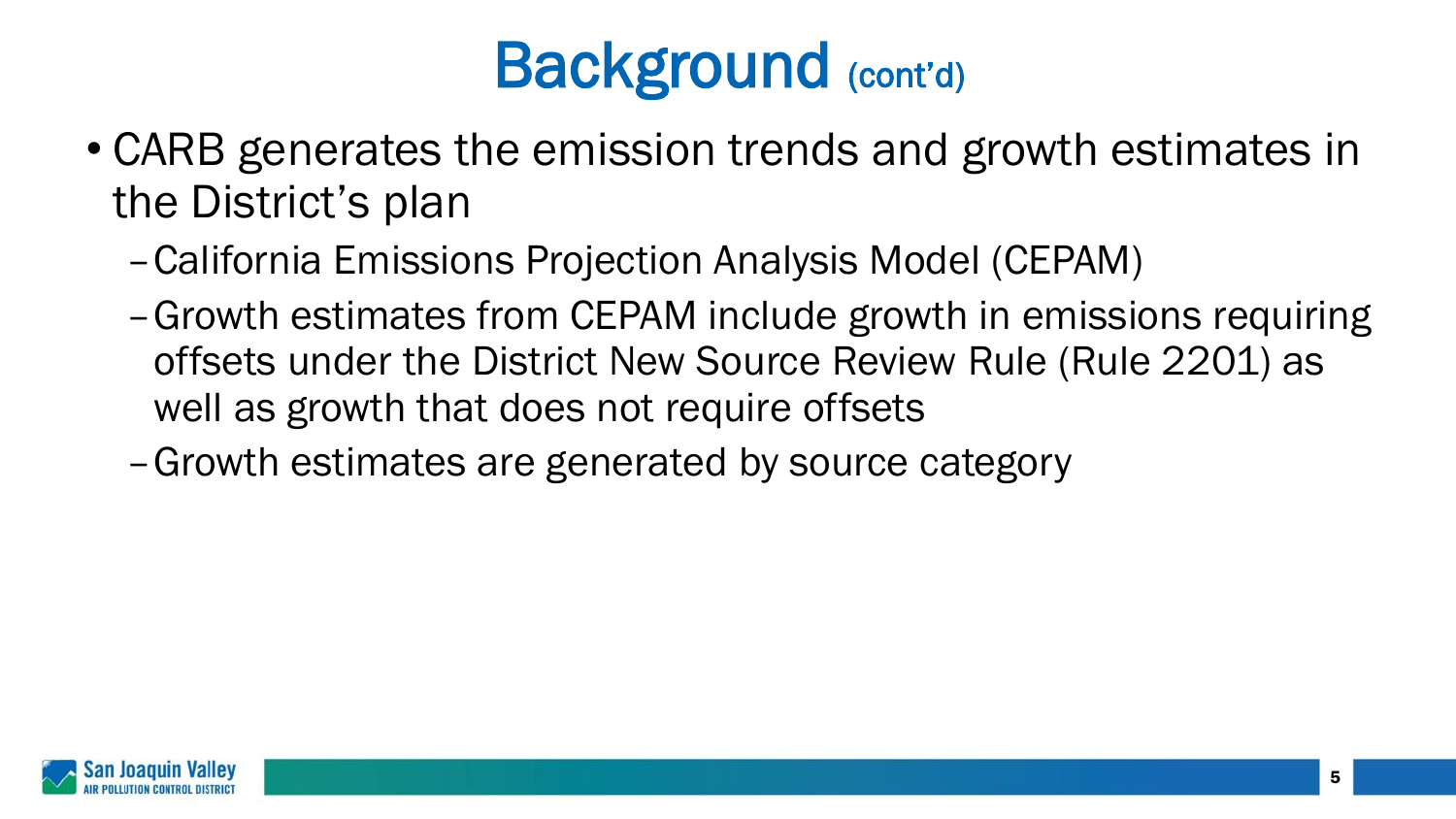### ERCs Treated as Growth

- ERCs are treated as growth in plans the District does not take "credit" for ERCs provided as offsets under District Rule 2201
	- –Treated as if emissions were not offset
- The District utilizes the first methodology provided by EPA
	- –Demonstrates that projected pre-baseline ERC usage is included in the growth factors
	- –Methodology used in District plans was developed in consultation with EPA
	- –Initially approved by EPA, as part of the District's 2003 PM10 Plan
	- –Demonstration is included as an appendix to the plan

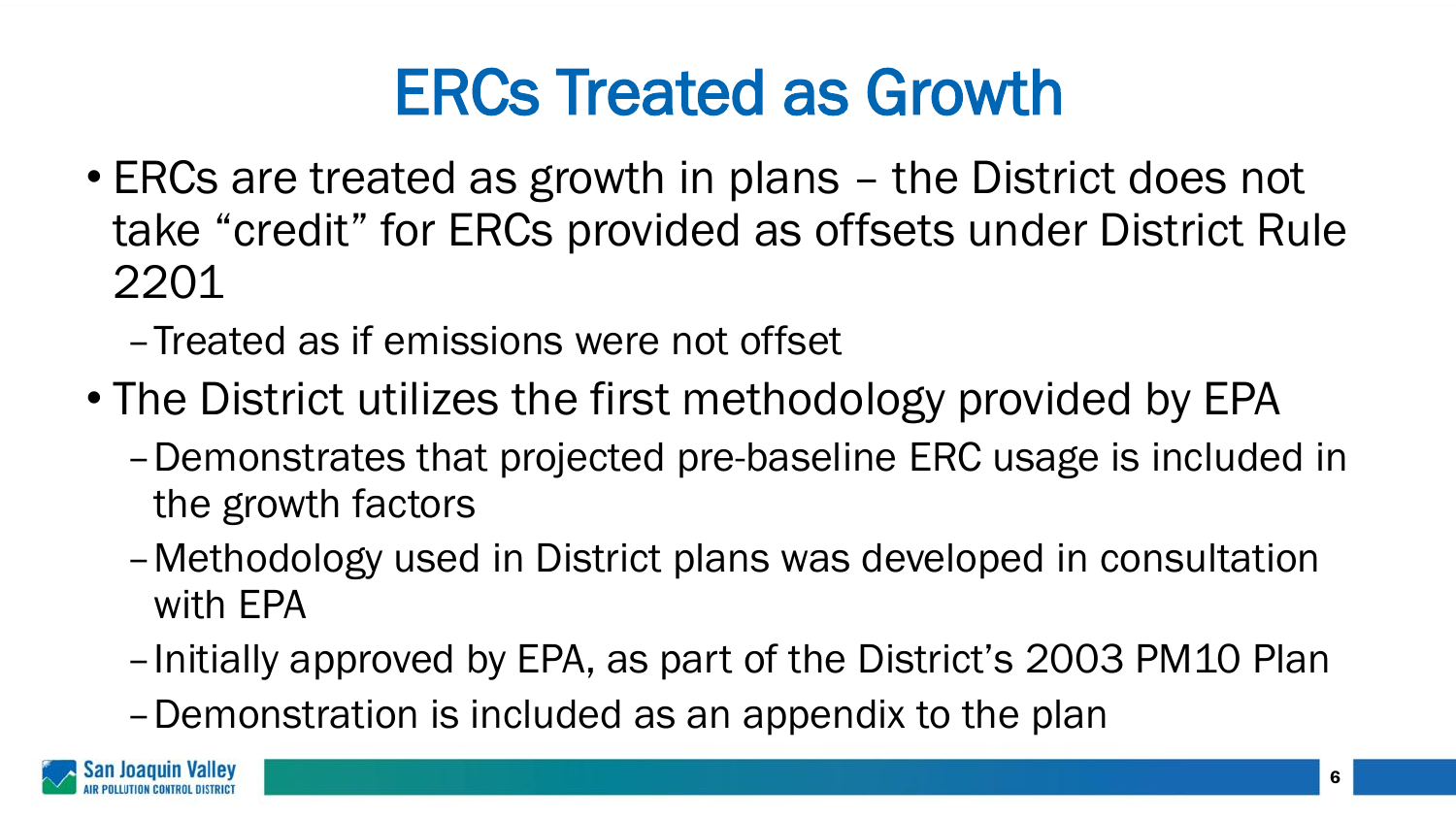### Projected ERC Demonstration

- The quantity of ERCs expected to be used during the plan's period is projected by:
	- –Establishing the percentage of permitting actions for each source category that would be subject to offsetting under Rule 2201
	- –Establishing the projected offset ratio for projects
	- –Multiplying that percentage of permitting actions by the CEPAM growth factor for the respective source category and the projected offset ratio
- The plans assume that all projected ERC usage is pre-baseline for the purposes of the demonstration

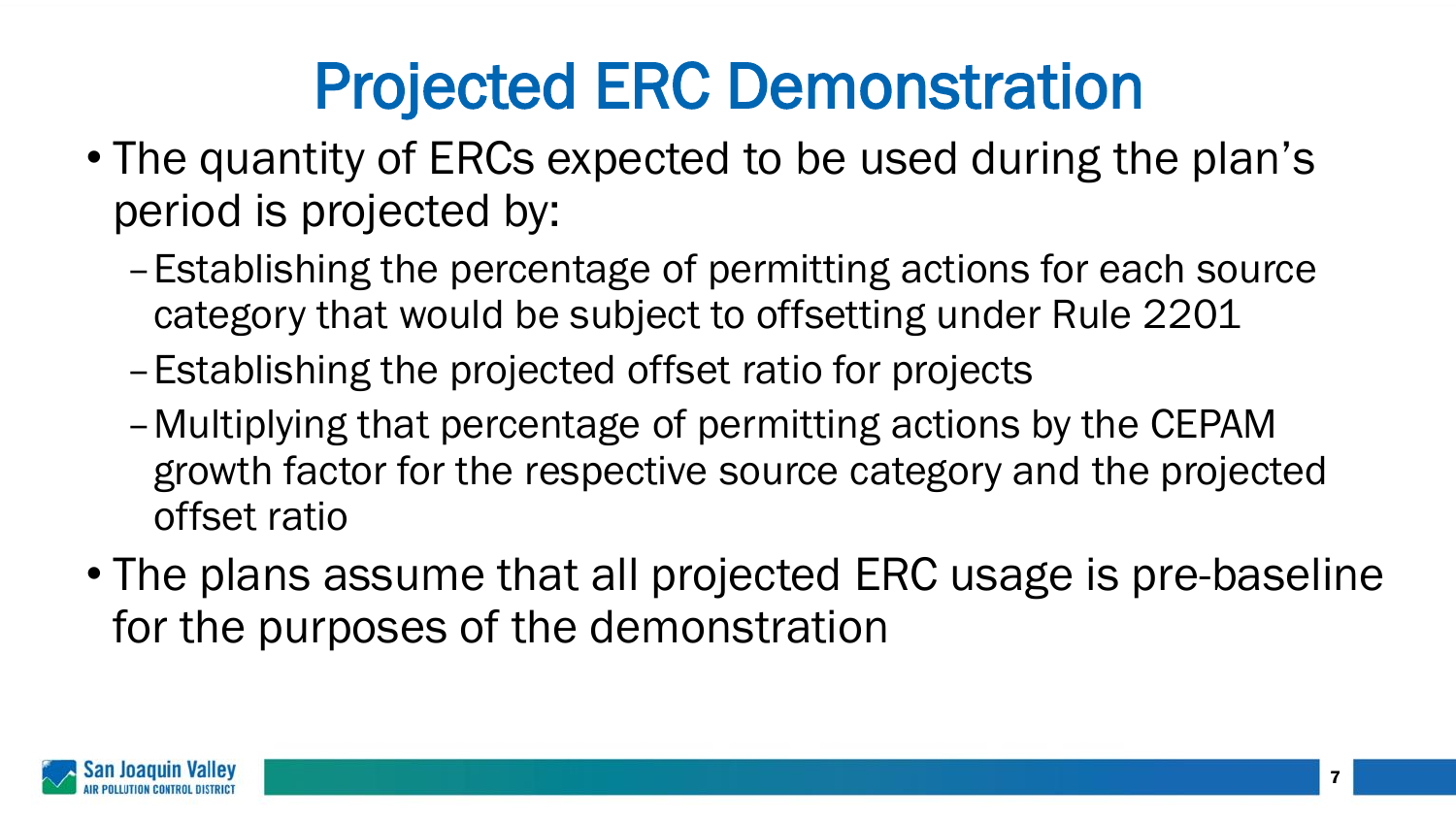### Pre-Baseline ERC Cap

- Pursuant to Rule 2201, the District places a cap on the amount of pre-baseline credits that can be used during the plan period
- This cap is consistent with the level of usage projected in the demonstration
- If the cap will be exceeded, the District must update the plan
- ERC usage currently below all active caps
	- –2007 PM10 Maintenance Plan
	- –2007 Plan for 1997 8-hr Ozone Standard
	- –2016 Plan for 2008 8-hr Ozone Standard
	- –2018 Plan for 1997, 2006 and 2012 PM2.5 Standards

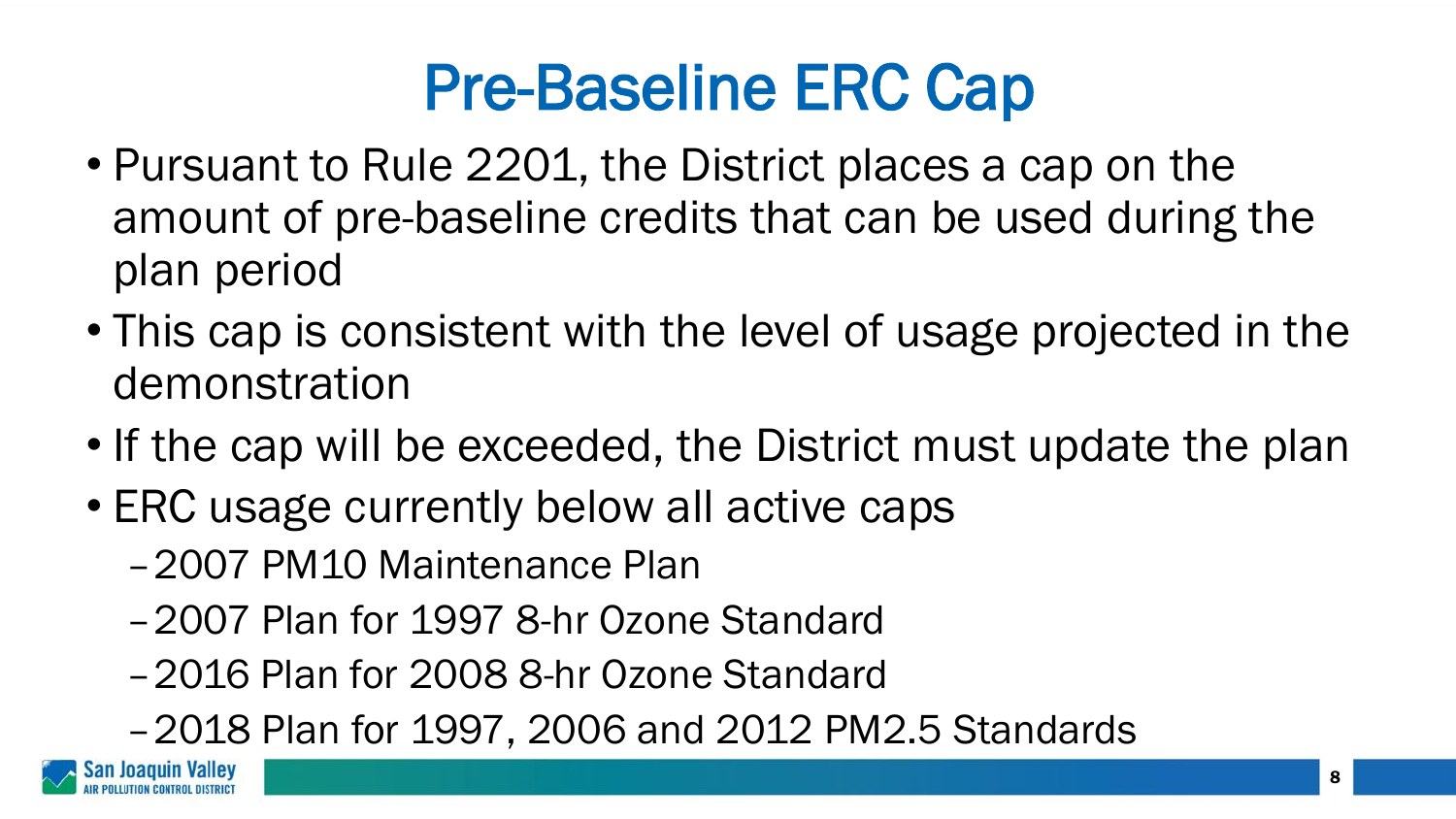#### PM10 Maintenance Plan



ERC Cap Period: 01/01/2011 to 12/31/2020

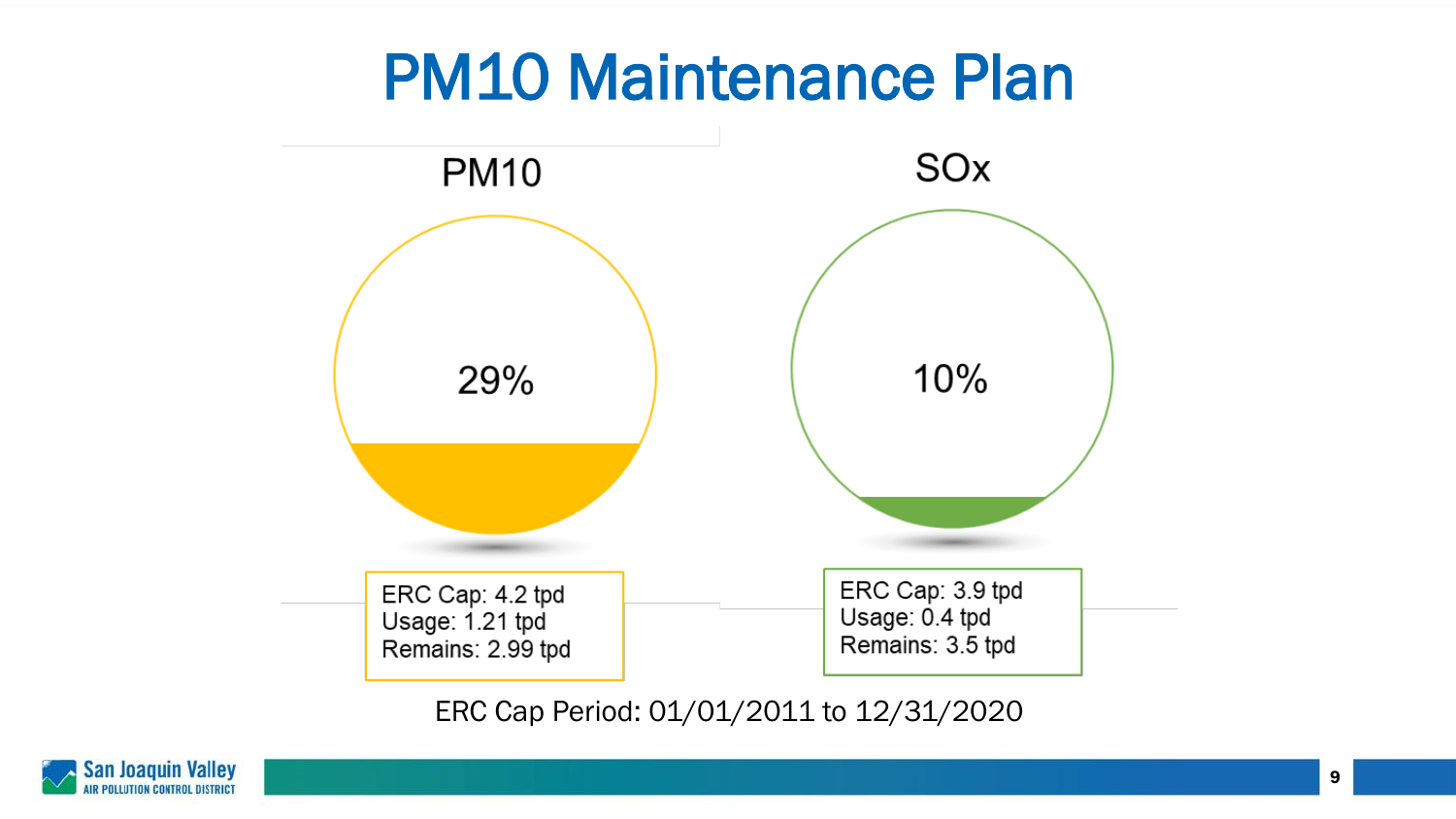### Plan for the 1997, 2006, & 2012 PM2.5 Standards



ERC Cap Period: 01/01/2014 to 12/31/2025

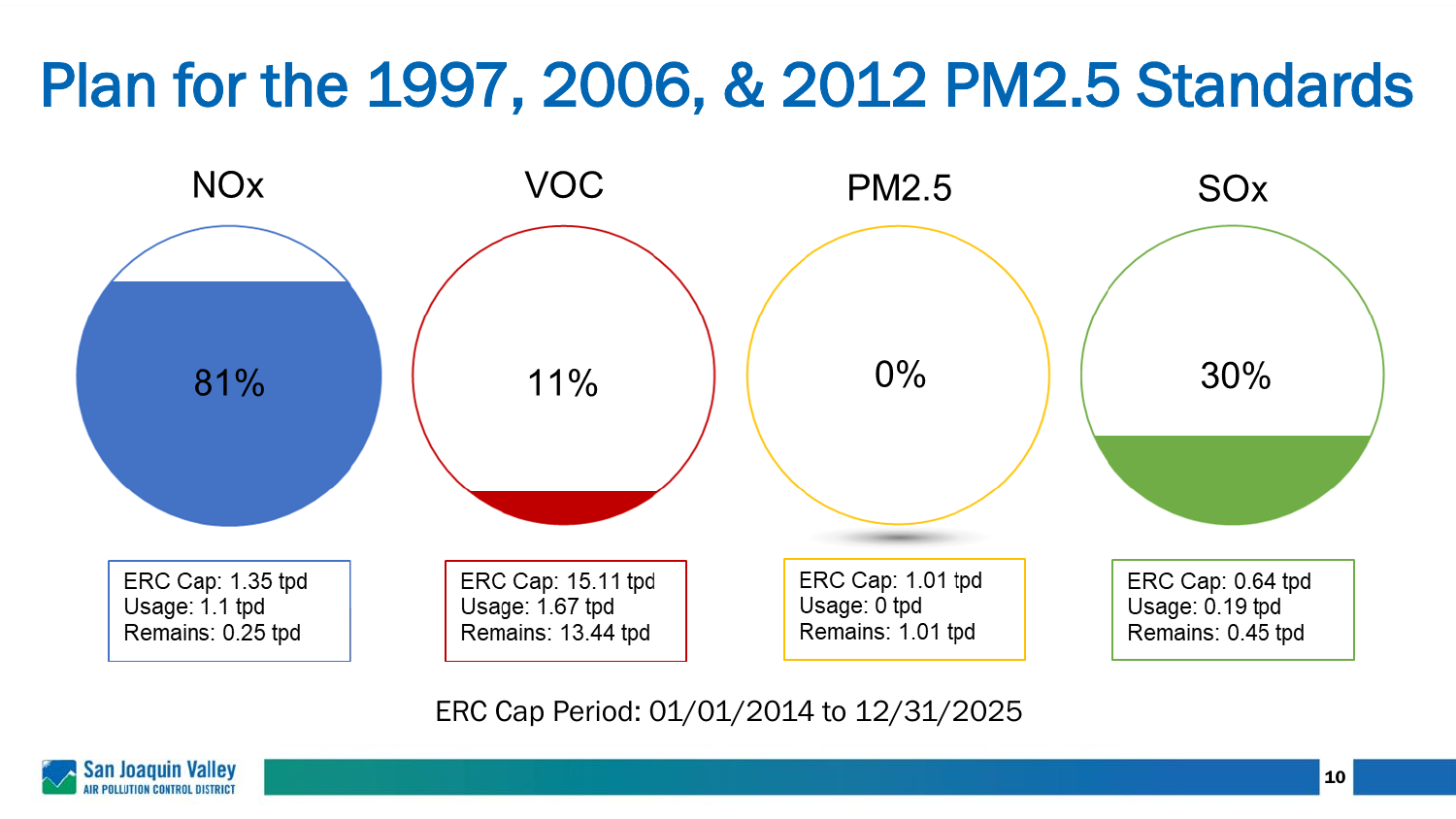### Plan for the 1997 8-hr Ozone Standard



ERC Cap Period: 01/01/2003 to 12/31/2023

![](_page_10_Picture_3.jpeg)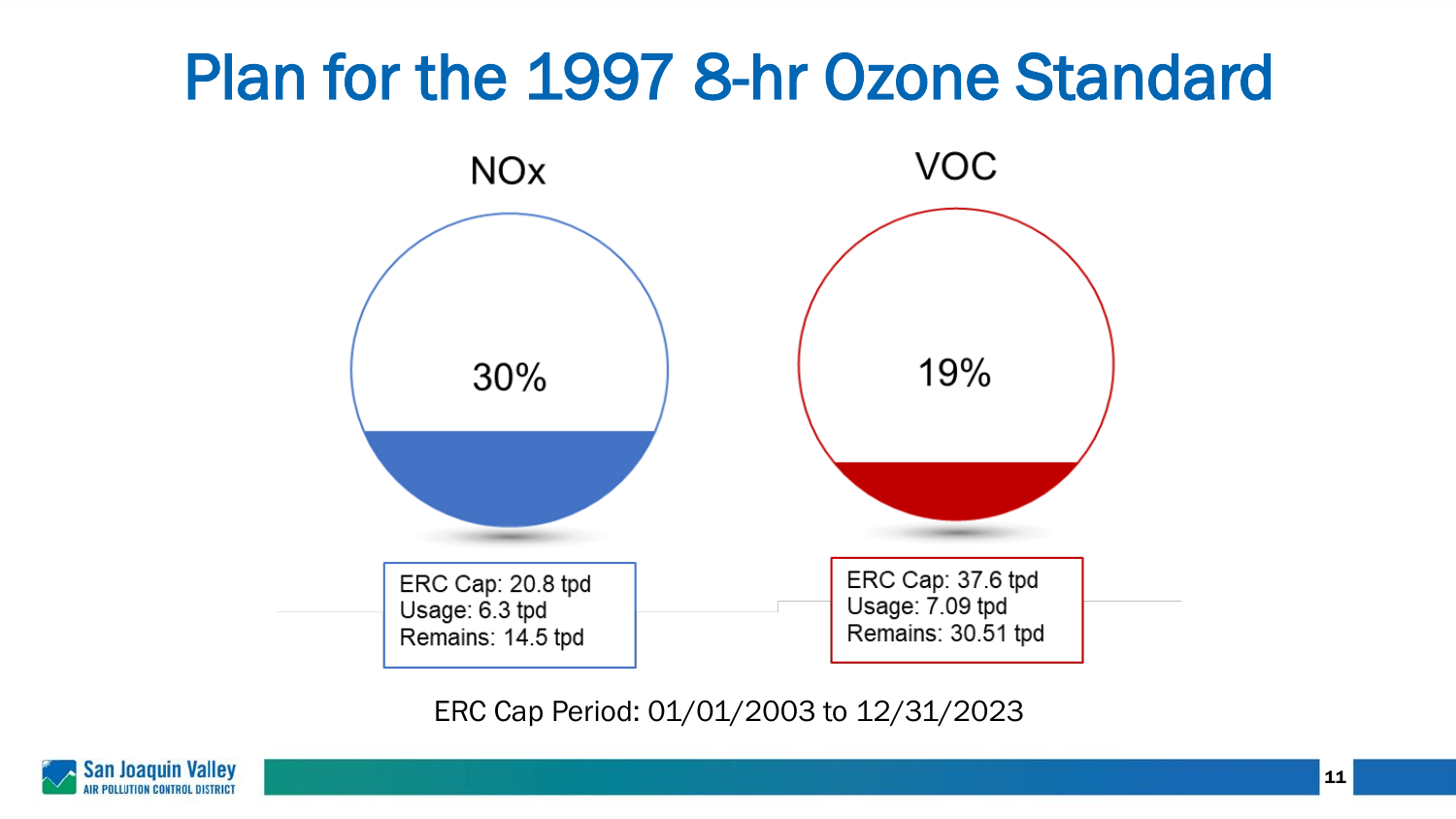### Plan for the 2008 8-hr Ozone Standard

![](_page_11_Figure_1.jpeg)

ERC Cap Period: 01/01/2013 to 12/31/2031

![](_page_11_Picture_3.jpeg)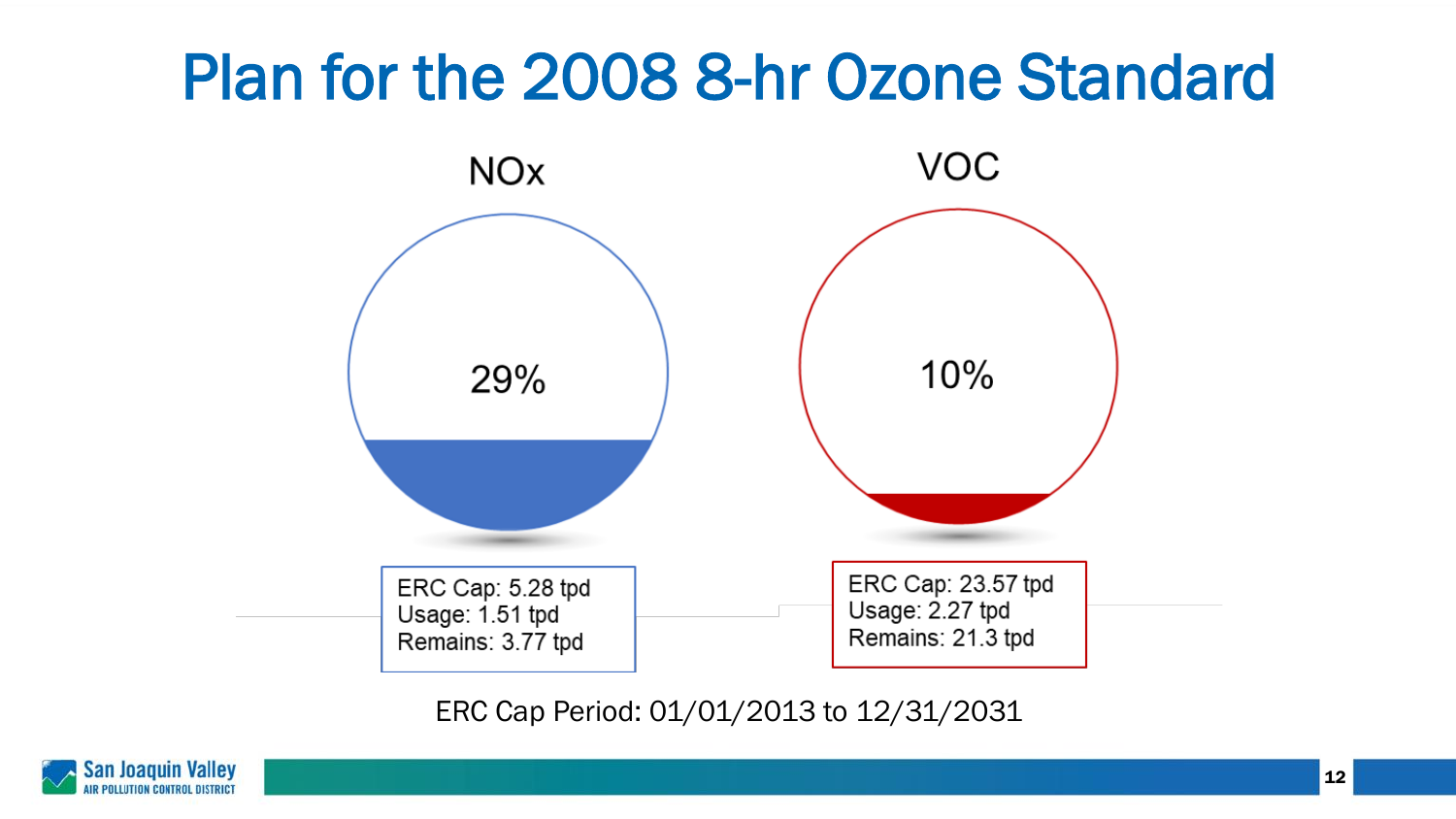## Final Thoughts

- ERCs are treated exclusively as growth in District plans
- Plans do not rely on emission reduction or mitigation from ERCs
- Plans demonstrate attainment and other milestones accounting for projected growth (which is inclusive of expected and capped ERC usage) as required
- Offset equivalency issues do not create any shortfalls within the District's plans

![](_page_12_Picture_5.jpeg)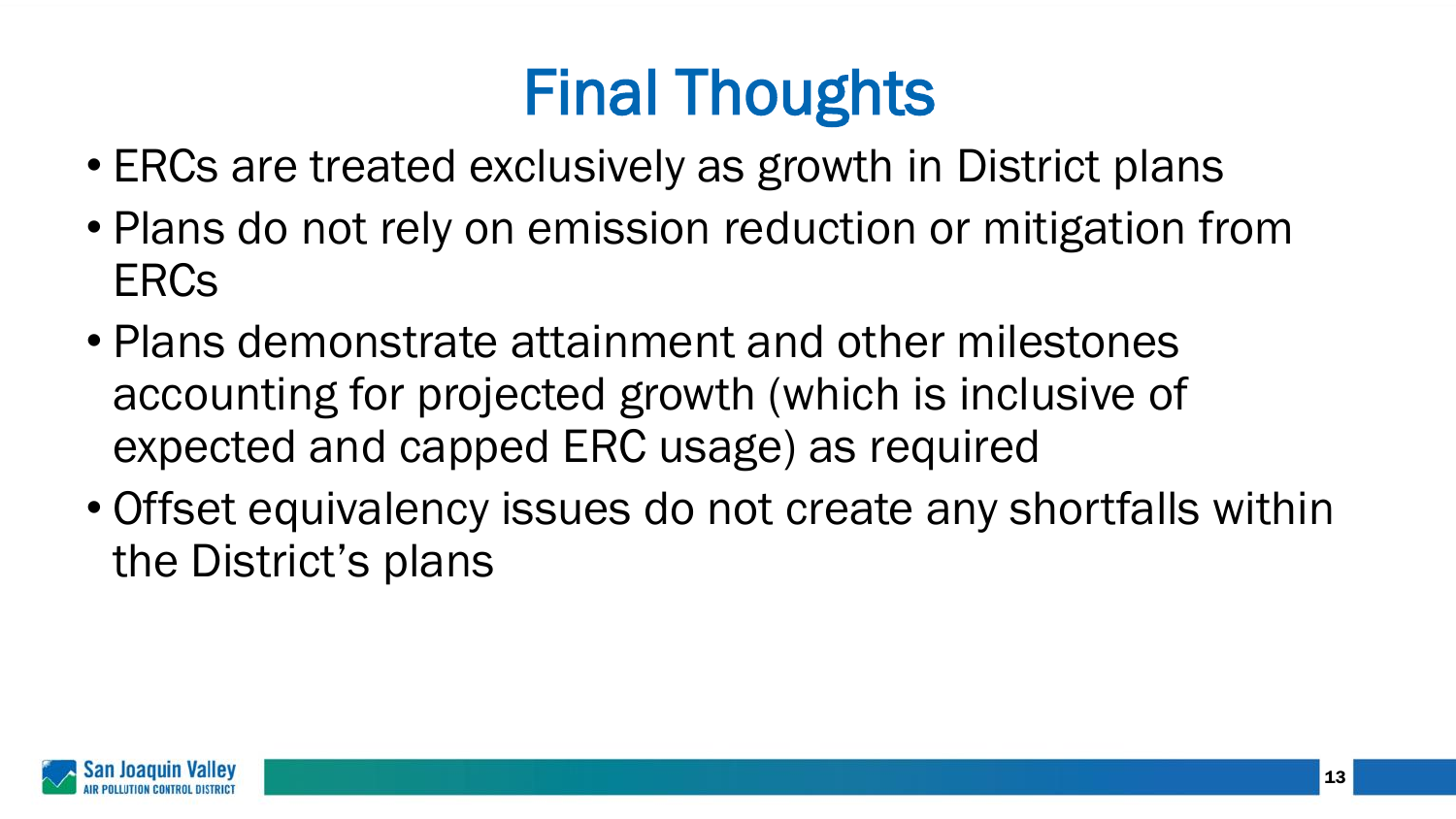# Creditable Emission Reductions from Orphan Facility and Equipment Shutdowns

![](_page_13_Picture_1.jpeg)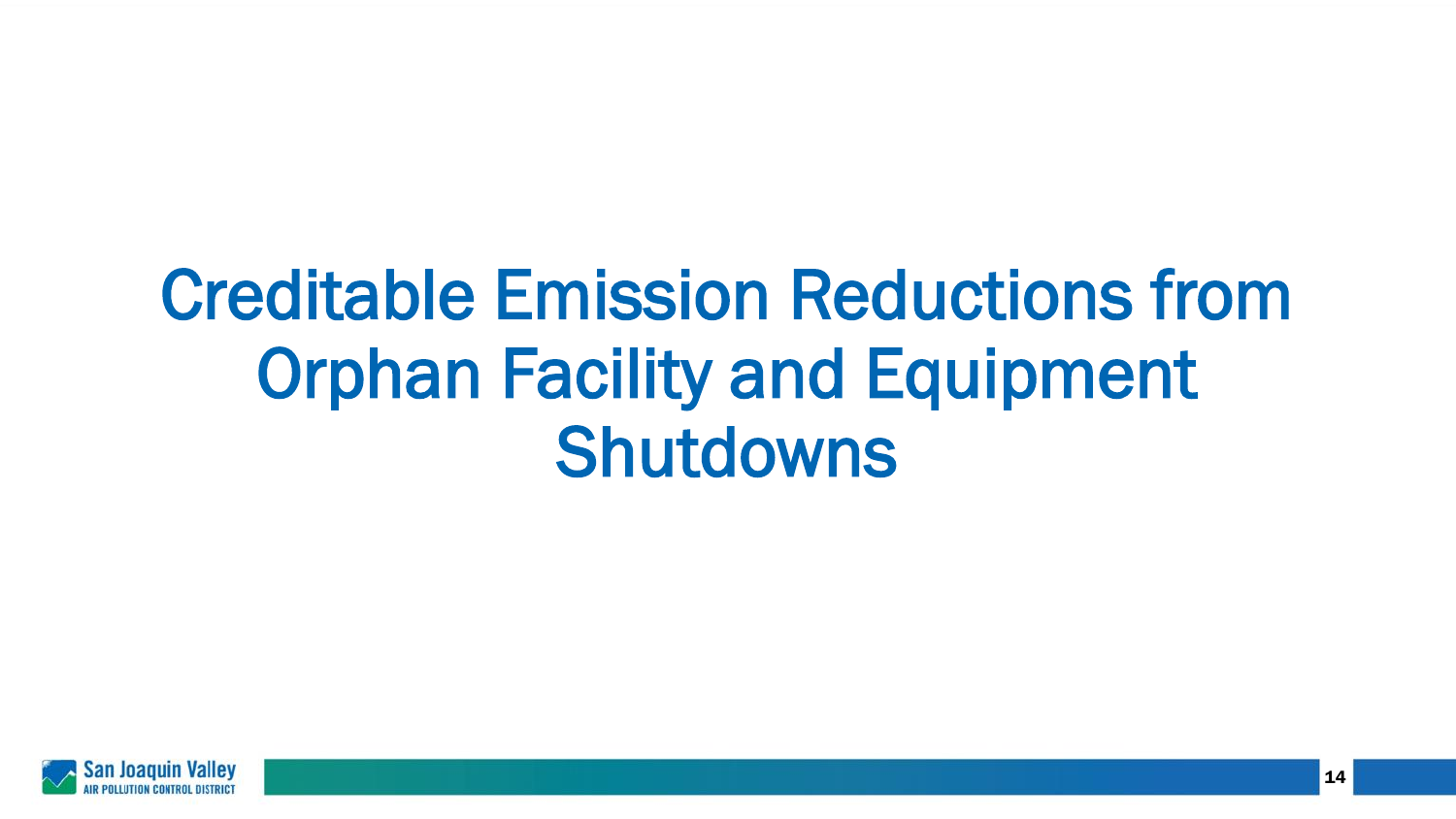## Historic Treatment of Orphan Facility Shutdowns

- Emission reductions from unbanked facility shutdowns
- Prior policies valued orphan shutdowns at:
	- –Actual emission reduction if record of actual emissions was available, or
	- –50% of permitted potential to emit if record of actual emissions was not available
- Orphan shutdowns surplus adjusted on an annual basis, but not surplused initially
- Used as additional creditable emission reductions for demonstrating equivalency
- Orphan facility shutdowns were provisionally removed from the system in September 2020 while reevaluating practices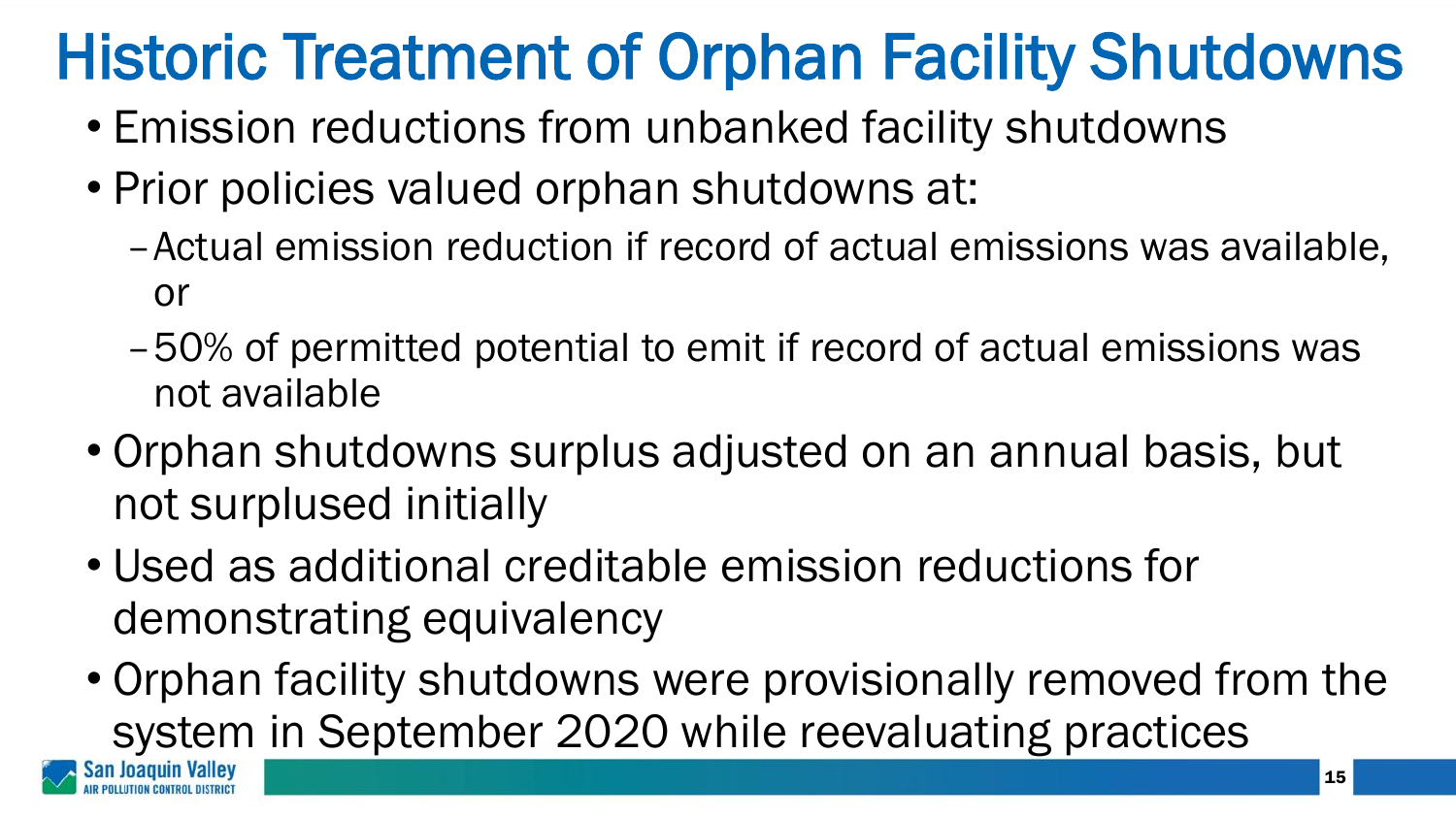## Future Orphan Shutdowns (OSD) Concepts

- Emission reductions associated required to meet ERC criteria (Quantifiable, Permanent, Real, Enforceable, Surplus)
- Allow crediting of equipment unit shutdowns, not just facility shutdowns
- Exploring potential to make OSD reductions available to facilities to meet offsetting obligations
- Exploring what potential value/avenues there may be for the use of shutdowns where the District does not have a record of actual emissions
- New state criteria and toxic reporting regulation will aid with documentation of actual emissions

![](_page_15_Picture_6.jpeg)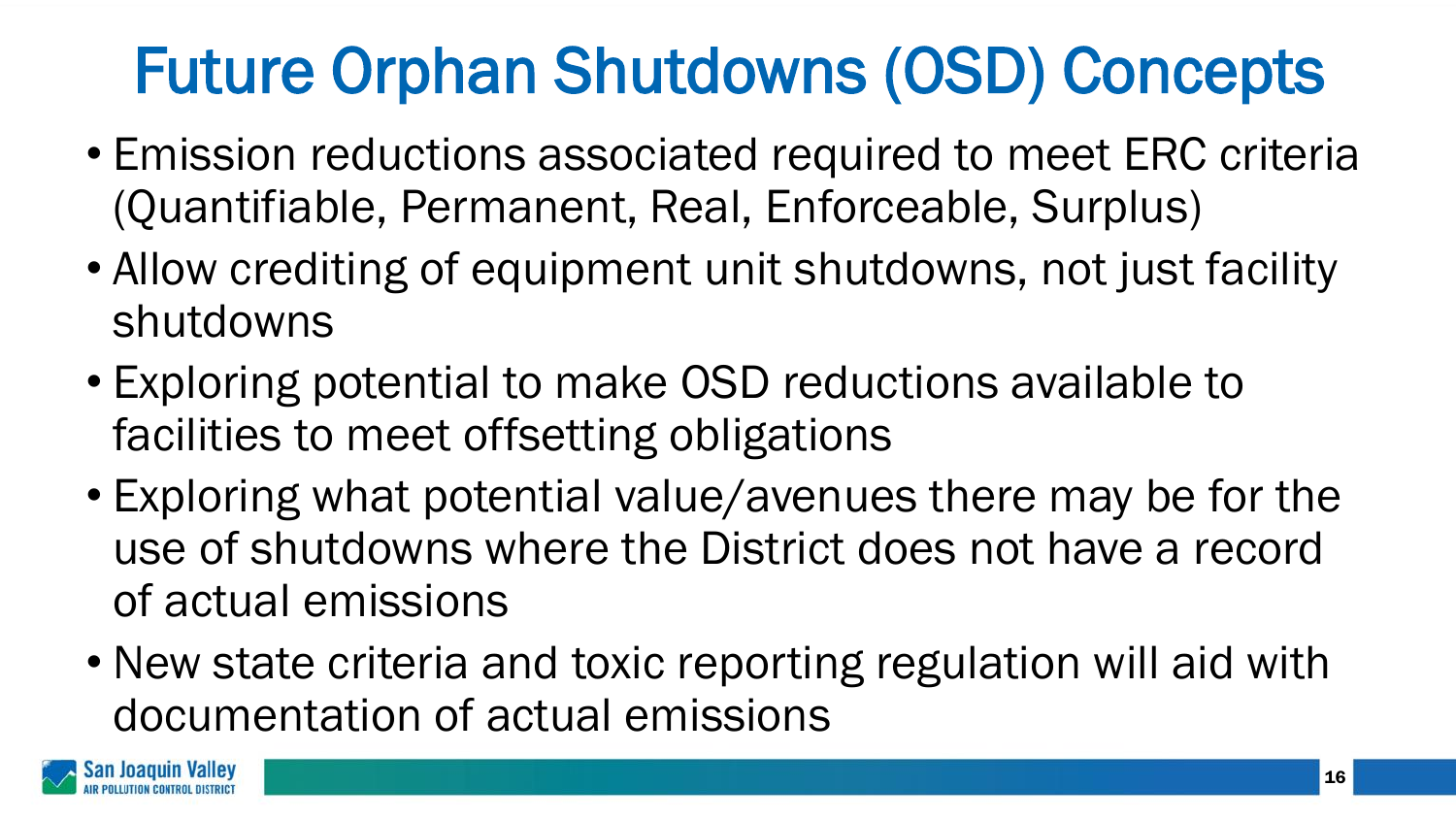## Orphan Facility Shutdowns

- Sampled Orphan Facility Shutdowns from 2018-19 tracking year
	- –34 facilities with NOx and/or VOC emission reductions
	- –136 permitted emission units
	- –Reductions for 52 units (~40%) had available emission inventory data
- Work underway to more accurately estimate eligible shutdowns and project annual average value of creditable emission reductions from unbanked facility shutdowns

![](_page_16_Picture_6.jpeg)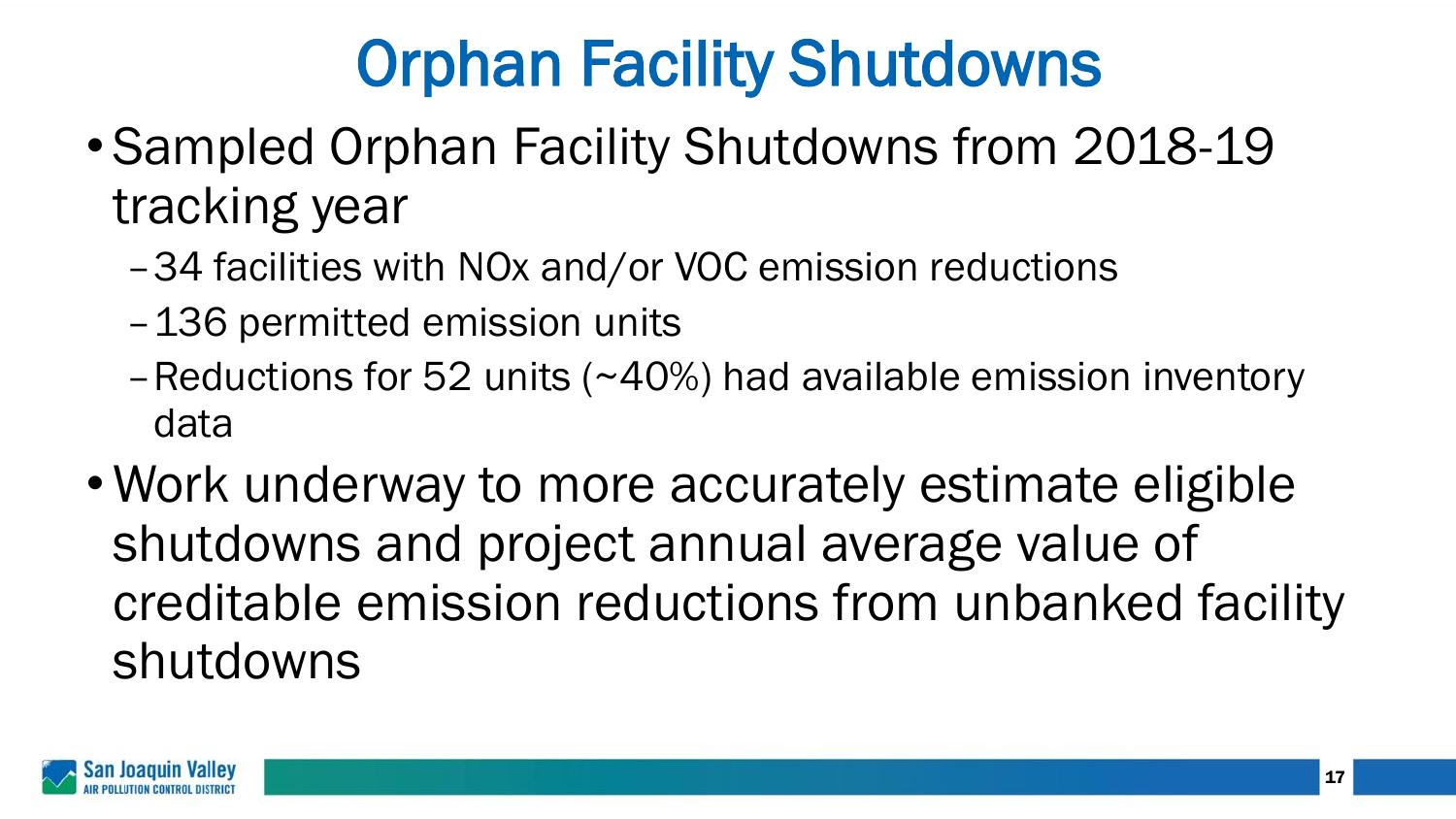### Orphan Equipment Unit Shutdowns

- Over past five years, ~300 unbanked equipment unit shutdowns not associated with facility shutdowns
	- Represents  $\sim$  180 tons per year of NOx and  $\sim$  600 tons per year of VOC based on permitted potential to emit
	- –Actual creditable emission reduction will be less
- Work underway to more accurately estimate the projected annual average value of creditable emission reductions from unbanked equipment unit shutdowns

![](_page_17_Picture_5.jpeg)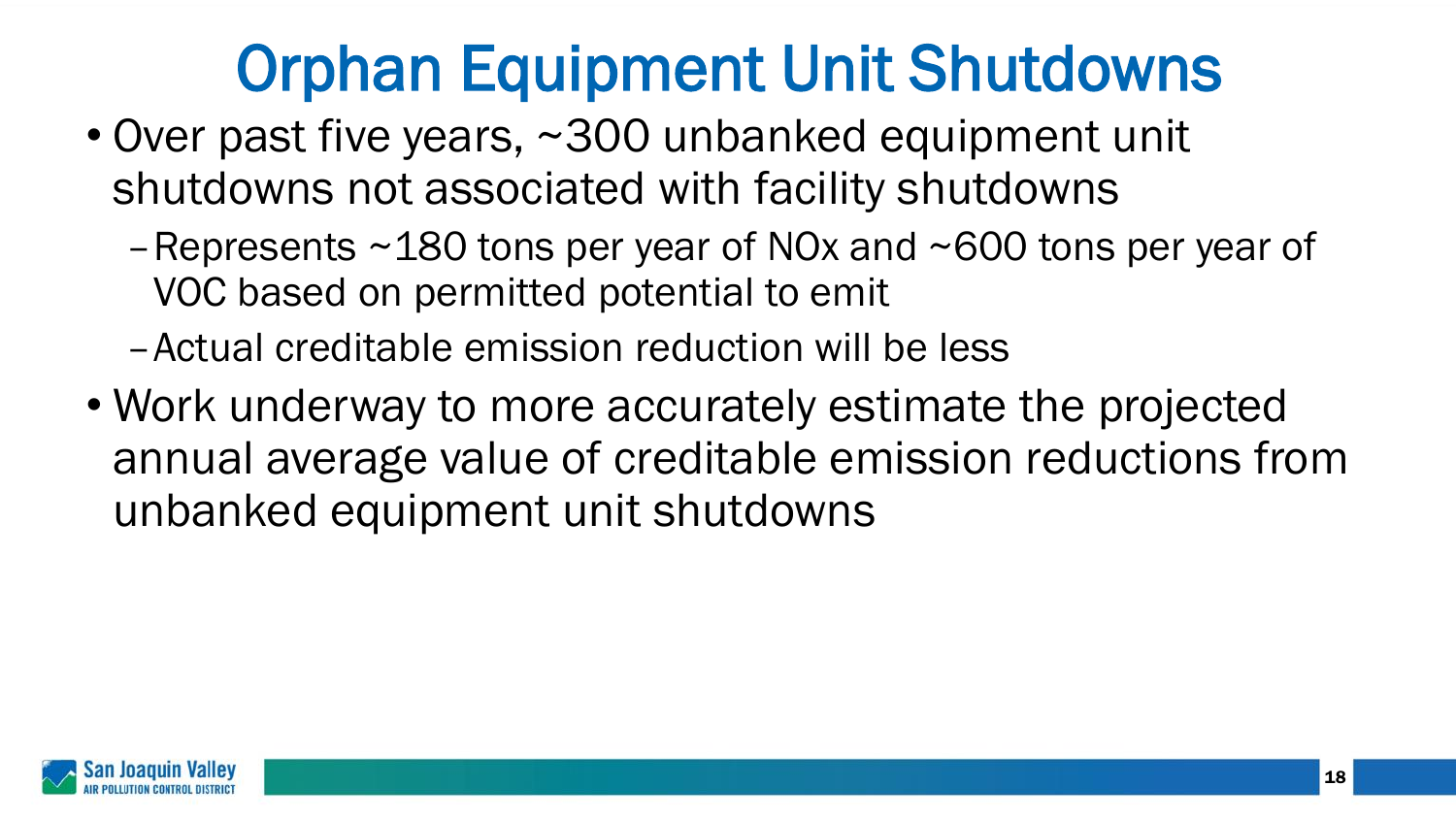### Next Steps

- Looking for feedback on the concepts
- Continue to assess the pros/cons of various concepts
- Continue to work with EPA/CARB in their review of the District's offset equivalency report

![](_page_18_Picture_4.jpeg)